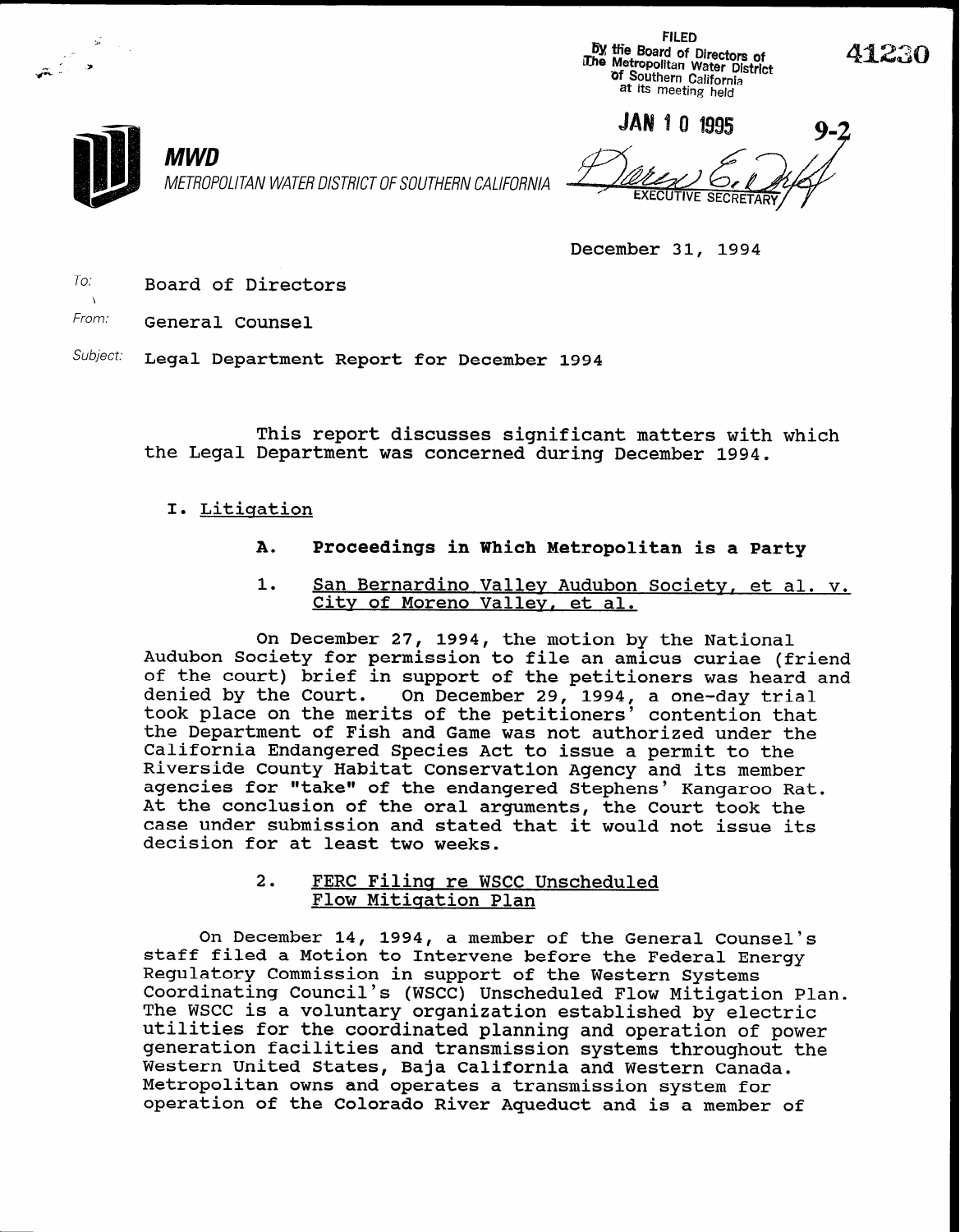# Board of Directors -2-<br>-2-<br>December 31, 1994

wscc. The Plan is designed to relieve and mitigate the impacts of unscheduled power flows upon transmission lines. Such planning is necessary to minimize the disruption upon electric transmission systems due to earthquake, equipment failure, etc. Metropolitan's Motion to Intervene gives it standing to participate in further FERC proceedings, if any, in this matter. As of the date of this letter, Metropolitan is unaware of any opposition to the Plan.

## 3. Domeniqoni Valley Reservoir Project

A member of staff assisted Special Counsel in the trial of legal issues with regard to the Domenigoni eminent domain matter. The taking of evidence was concluded and briefs are to be filed with closing argument to take place on January 13, 1995.

## 4. MWD v. Paul, Hastings, Janofsky & Walker

A member of staff continued to work with special counsel in this matter relating to the provision of legal services to Metropolitan with regard to the WCT transaction. The matter is expected to go to trial in early January.

## B. Proceedings of Interest to Metropolitan

## 1. Westlands Water District v. United States

The Federal Ninth Circuit Court of Appeals has vacated the trial court order in the above action which enjoined the Secretary of the Interior from reallocating 800,000 acre-feet of water from Central Valley Project contractors to environmental uses. Westlands Water District had sued to enjoin the Secretary from dedicating the 800,000 acre-feet of water to the environment, as required by the Central Valley Project Improvement Act (CVPIA), until an Environmental Impact Statement (EIS) has been prepared under the National Environmental Policy Act. The trial court grante the injunction, but the Ninth Circuit reversed, holding tha Congress intended the water to be reallocated immediately upon enactment of the Act, making an EIS unnecessary. A variety of other issues--including whether an EIS and consideration of economic impacts are required before an Endangered Species Act (ESA) jeopardy opinion can be issued and whether Westlands' water rights were "taken" by application of the CVPIA and/or the ESA--are still pending before the trial court.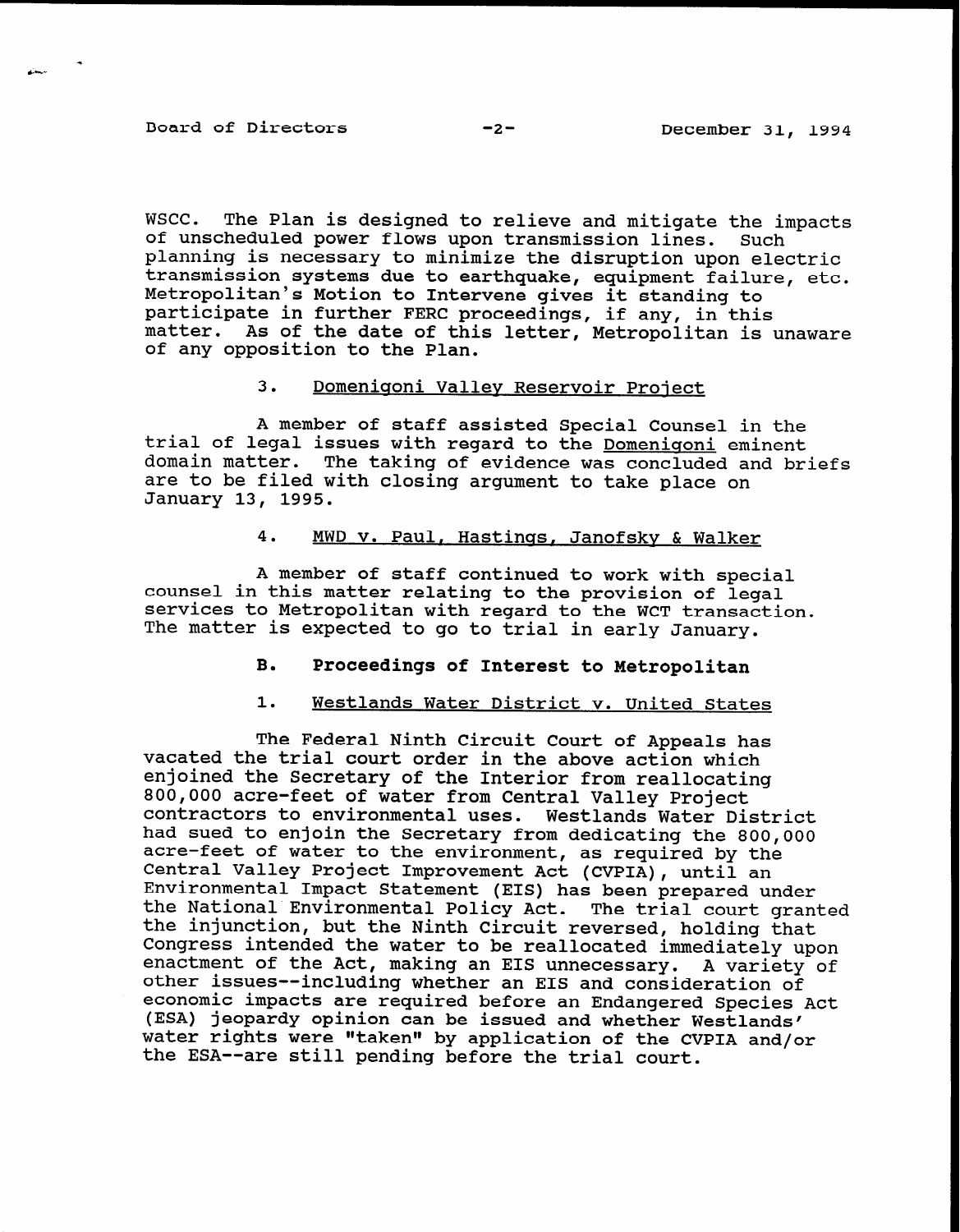فأحشم

# 2. Clean Water Act Criminal Liability

Metropolitan joined in a friend-of-the-court brief filed with the United States Supreme Court on December 30, urging the Court to review the Federal Court of Appeals decision in U.S. v. Weitzenhoff 35 F.3d 1275 (9th Cir., 1993). That decision significantly broadens criminal liability for violations of permits issued under the Federal Clean Water Act (CWA), of the type used by Metropolitan. The brief argues that the decision misconstrues the CWA and other statutes by imposing felony criminal liability for unknowing violations of permits.

The brief was filed by a coalition of private companies and public agencies, that also includes the California Association of Sanitation Agencies and the United States Chamber of Commerce. The two sanitation district managers that are the subject of the decision are already managers that are the subject of the decision are afready<br>Serving respective sentences of 33 months and 21 months. The SCIVING ICSPOCLIVE SCHLENCES OF 33 MONTHS AND ZI MONTHS. General Counsel reported on this matter to the Board at its September and November meetings.

# 3. Baldwin v. County of Tehama

This action was, commenced by a landowner in the This action was, commenced by a landowner in the County of Tehama who desired to pump groundwater from land he owned in the County of Tehama for use on land outside the County. The County, by local ordinance requlated the exportation of groundwater from the County. The Court of Appeal ruled that the state had not wholly preempted the field of groundwater regulation and that the County therefore had discretion to imposed certain regulations on groundwater uses. Staff is presently analyzing the case's potential impact on Metropolitan's existing and proposed groundwater programs.

# II. Resource Matters

# 1. Bay/Delta Hearings

ClubFed, the California Water Policy Counsel and the ClubFed, the California Water Policy Counsel and the CUWA/Agricultural Group agreed on "Principals For Agreement on Bay/Delta Standards" on December 14, 1994. This agreement was the subject of the December 15 announcement in Sacramento.  $\mathbf{A}$ member of staff worked with Special Counsel and the General Manager's staff on this matter. Specific terms of the Principals are the subject of a separate letter to your Board this month.